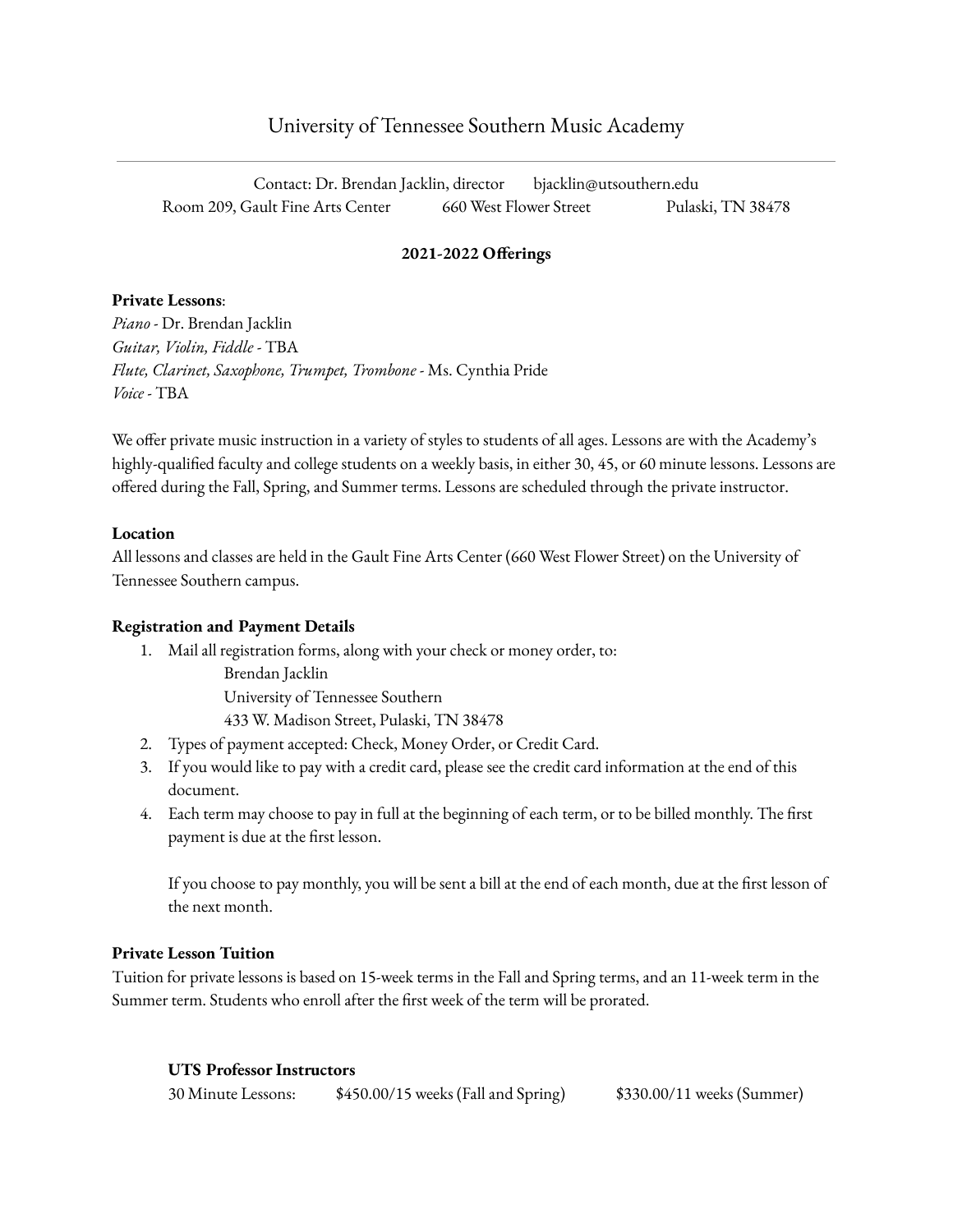| 45 Minute Lessons:                  | \$675.00/15 weeks (Fall and Spring) | \$450.00/11 weeks (Summer) |
|-------------------------------------|-------------------------------------|----------------------------|
| 60 Minute Lessons:                  | \$900.00/15 weeks (Fall and Spring) | \$660.00/11 weeks (Summer) |
|                                     |                                     |                            |
| <b>College Graduate Instructors</b> |                                     |                            |
| 30 Minute Lessons:                  | \$375.00/15 weeks (Fall and Spring) | \$275.00/11 weeks (Summer) |
| 45 Minutes Lessons:                 | \$562.50/15 weeks (Fall and Spring) | \$412.50/11 weeks (Summer) |
| 60 Minute Lessons:                  | \$750.00/15 weeks (Fall and Spring) | \$550.00/11 weeks (Summer) |
|                                     |                                     |                            |
| <b>Student Instructors</b>          |                                     |                            |
| 30 Minute Lessons:                  | \$300.00/15 weeks (Fall and Spring) | \$220.00/11 weeks (Summer) |
| 45 Minute Lessons:                  | \$450.00/15 weeks (Fall and Spring) | \$330.00/11 weeks (Summer) |
| 60 Minute Lessons:                  | \$600.00/15 weeks (Fall and Spring) | \$440.00/11 weeks (Summer) |

## **Group Class Tuition**

Beginning Guitar Class: Please contact Brendan Jacklin (bjacklin@utsouthern.edu) for details.

#### **Student Policies**

#### **Excused Absence for Individual Lessons**

The student or parent must provide notice 24 hours in advance in order for a lesson to be excused. Per term, two excused absences are allowed. Both the instructor and student are expected to find a mutually agreed upon time for make-up lessons. Credits for excused absences will only be given after good faith attempts have been made at scheduling make-up lessons.

#### **Unexcused Absence for Individual Lessons**

Unexcused absences are absences for which a student or parent has not given 24-hour notice, or for any additional absence beyond the two allowed excused absences. Instructors are not required to provide make-up lessons for unexcused absences, and credits will not be given. If a student misses more than three consecutive lessons, the instructor has the right to drop the student and give their lesson spot to another student. Paid tuition for dropped students due to unexcused absences is non-refundable.

#### **Absence Policy for Group Classes**

Instructors are not required to offer make-up classes for any missed group classes.

#### **Make-Up Lessons Due to Instructor Absence**

Instructors will make every effort to arrange make-up lessons canceled due to instructor absences. In the even that these make-up lessons cannot be scheduled, a prorated credit will be applied to the student's account.

#### **Inclement Weather**

Notification for closure due to weather or other emergency situations follows the University of Tennessee Southern policy. In case of inclement weather, please use your own judgement and contact your private instructor.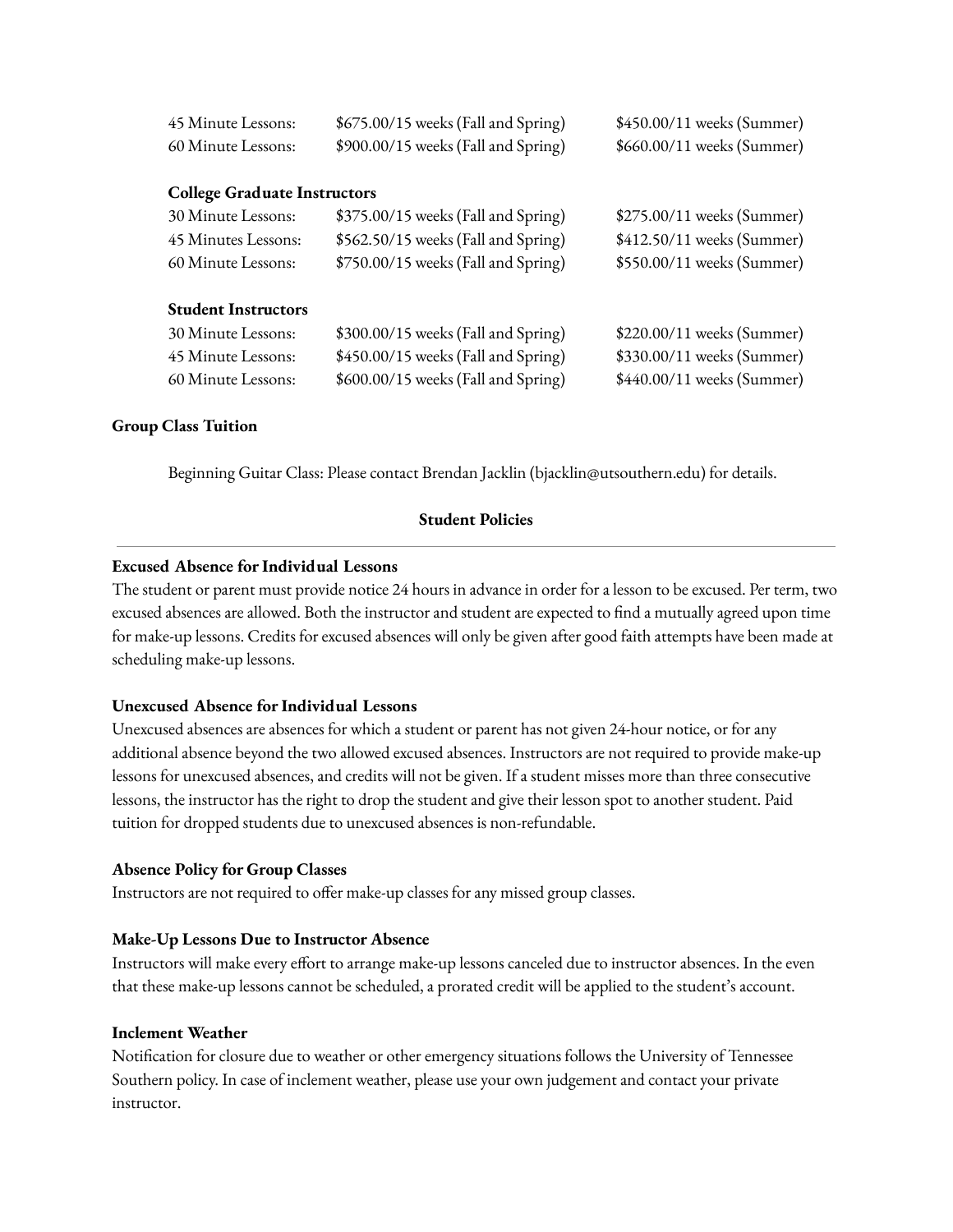If an individual teacher cancels, they will contact students directly. Please do not assume that the Academy is closed based on public or private school cancellations. When inclement weather forces the closing of school, make-up lessons will be offered. Credits will not be given.

## **Tardy Policy**

Instructors are expected to wait 15 minutes after the scheduled start of a private lesson for a student to arrive. Students arriving more than 15 minutes late are considered unexcused absences and are responsible for the payment of that lesson. Instructors are not required to make up missed lessons due to student tardiness.

## **Instrument Loan and Rentals**

The Academy is able to loan string instruments to students (guitar and violin). Deposits are required for rentals, determined at the time of rental. Once the student commits to regular lessons, it is strongly recommended to purchase their own instrument.

## **Photo, Video, and Recording Release**

University of Tennessee Southern Academy students are occasionally photographed or recorded during instructional and promotional activities. These photos and recordings may be used in the Academy's publications, promotional materials, and social media profiles. By enrolling your child, you agree to this policy. However, if you do not want your child's photos or recordings to be released, please submit a written note along with your completed registration.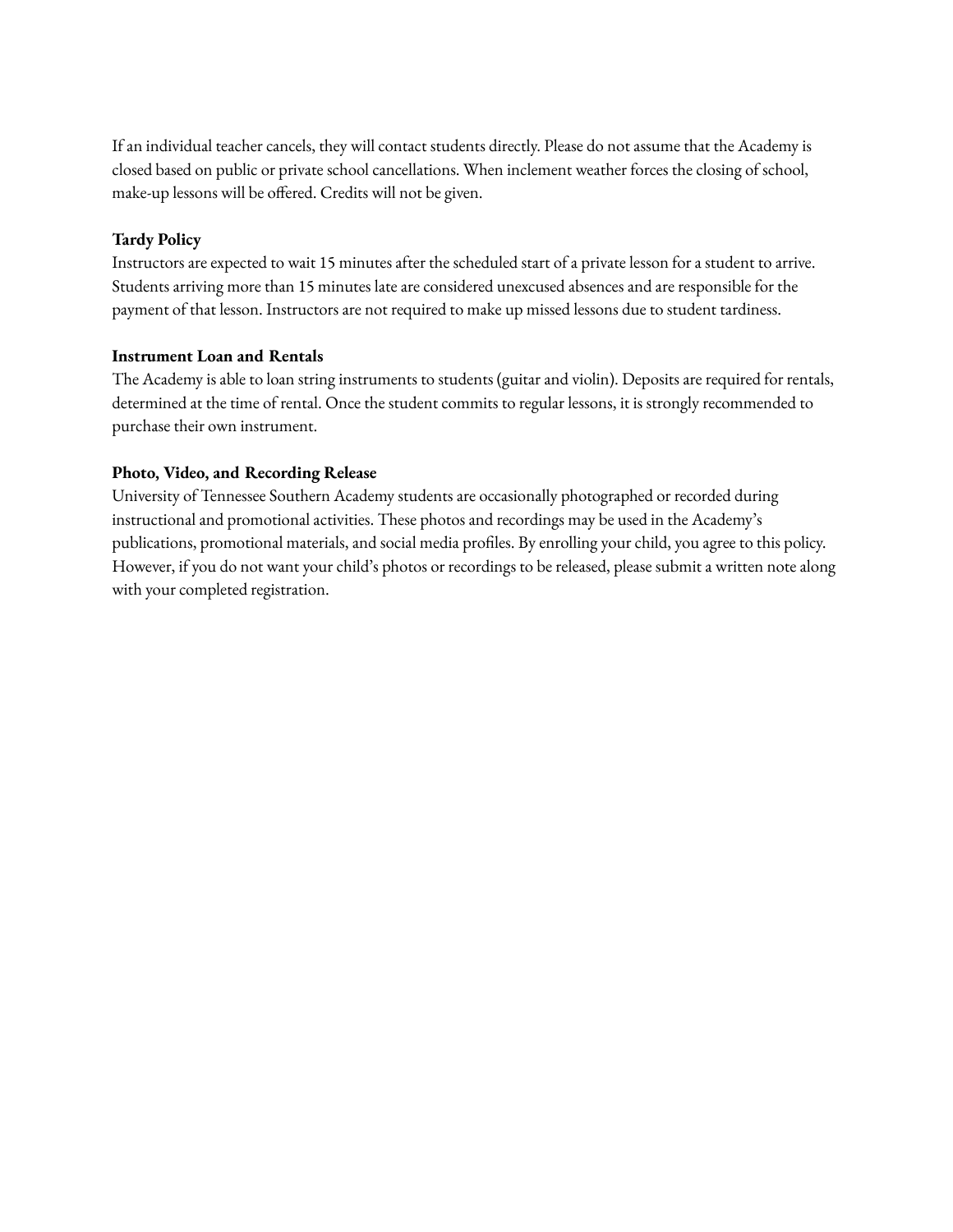# **Holiday Closures**

| <b>Fall</b>                         | Spring                     | Summer                     |
|-------------------------------------|----------------------------|----------------------------|
| Sept. 6th: Labor Day                | Jan. 17th : MLK Jr. Day    | May 1st-6th : Summer Break |
| Nov. 24-26th: Thanksgiving<br>Break | Feb. 21st : Presidents Day | July 3rd-8th: Summer Break |
| Dec. 20-Jan. 9th : Winter Break     | Mar. 14-18th: Spring Break |                            |

## **Terms:**

|         | Fall       | Spring     | Summer     |
|---------|------------|------------|------------|
| Week 1  | Sept. 6th  | Jan. 10th  | May 9th    |
| Week 2  | Sept. 13th | Jan. 17th  | May 16th   |
| Week 3  | Sept. 20th | Jan. 24th  | May 23rd   |
| Week 4  | Sept. 27th | Jan. 31st  | May 30th   |
| Week 5  | Oct. 4th   | Feb. 7th   | June 6th   |
| Week 6  | Oct. 11th  | Feb. 14th  | June 13th  |
| Week 7  | Oct. 18th  | Feb. 21st  | June 20th  |
| Week 8  | Oct. 25th  | Feb. 28th  | June 27th  |
| Week 9  | Nov. 1st   | Mar. 7th   | July 4th   |
| Week 10 | Nov. 8th   | Mar. 14th  | July 11th  |
| Week 11 | Nov. 15th  | Mar. 21st  | July 18th  |
| Week 12 | Nov. 22nd  | Mar. 28th  | July 25th  |
| Week 13 | Nov. 29th  | Apr. 4th   |            |
| Week 14 | Dec. 6th   | Apr. 11th  |            |
| Week 15 | Dec. 13th  | Apr. 18th  |            |
| Recital | <b>TBA</b> | <b>TBA</b> | No Recital |